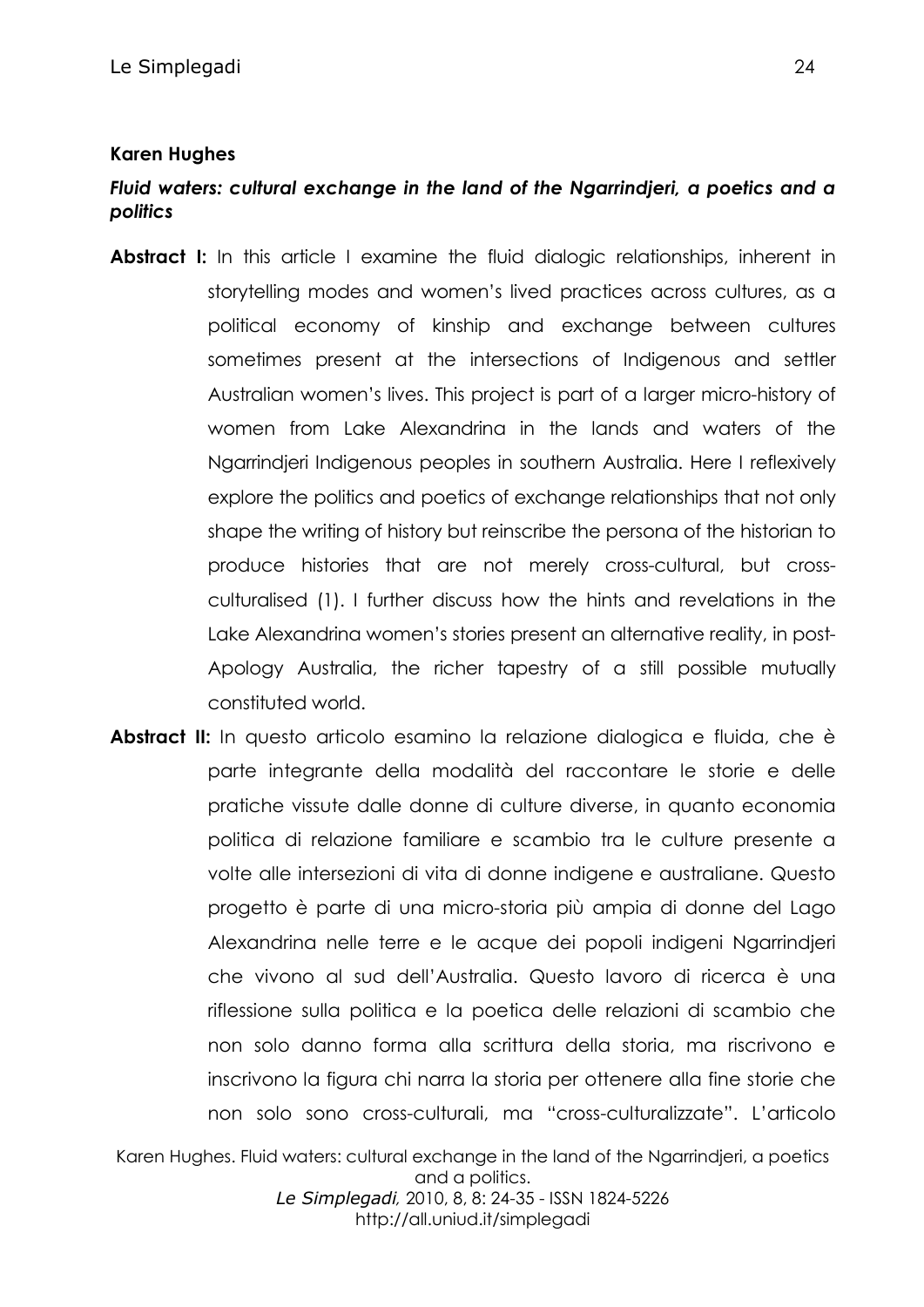discute inoltre di come i suggerimenti e le rivelazioni nelle storie delle donne del Lago Alexandrina presentino una realtà alternativa che offre possibilità di costituire un mondo mutuale e complementare nel contesto di un'Australia che ha offerto le scuse ufficiali della nazione agli Aborigeni per i genocidi e ingiustizie perpetrati nel corso dei secoli.

Ellen Trevorrow, a renowned fibre artist and grand-daughter of the oldest living Ngarrindjeri (2) woman, the revered storyteller Aunty (3) Hilda Wilson, speaks of a poetics of weaving, "stitch by stitch, circle by circle, all things are connected", she says "in the Ngarrindjeri way" (Bell *et al* 2008: 10). From her I have learnt stories told and teachings imparted during this process. I have watched as Aunty Hilda Wilson at the age of almost ninety took up the rushes (*Cyperus gymnocaulos*) without effort in the manner of her mother Olive Varcoe and continued her story: of women, of men, of country; spinning yarns, weaving threads. The woven object is artefact, text and signifier. It holds memories of socio-cultural eco-place, of land, water and sky worlds and of relationships between human and other sentient beings. In between the woven object and the weaver is a narrative inscribed within the infrastructure of each.

I did not know my great, great grandmother Louisa Coad, who lived in the time of Ned Kelly (4), but she made patchworks across the Lake at Milang. A few of them survive. She and my great grandmother Ada Pavy would stay up talking by the window that looked across the water, stitching together utilitarian objects of beauty and strength. My mother's cousin Marjorie Quinn continues that tradition, also by Lake Alexandrina, making quilted objects, often in a communal setting as women talk and tell stories that are often other to the dominant local discourse, that are within a gendered domain of being and knowing.

The women's stories, Ngarrindjeri and settler, are about such acts of suturing and the political economy of this exchange within and across cultures. Their speech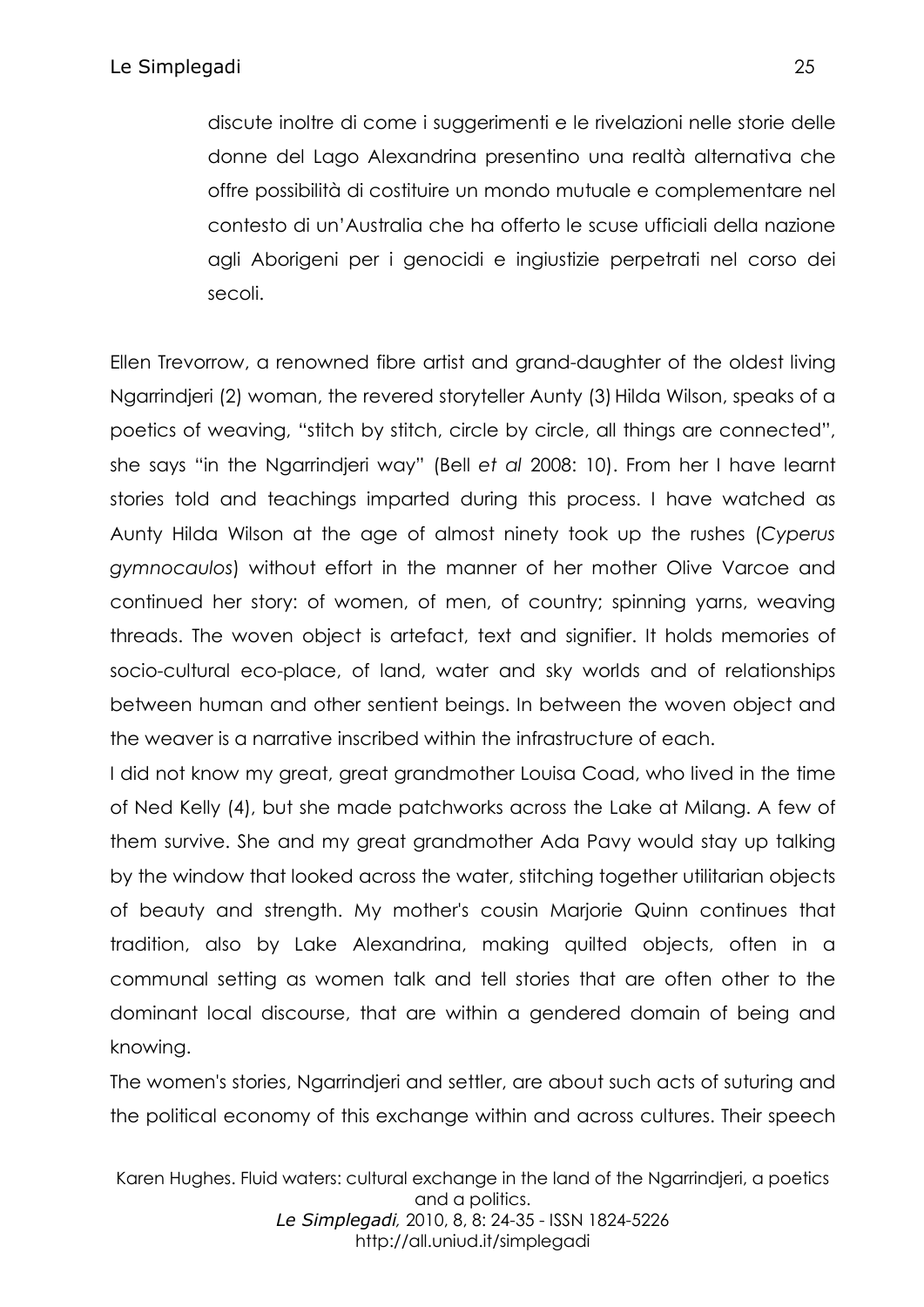events constitute extraordinary cultural and political documents that are acts of generosity and grace. In the remembering and sharing of their stories with a wider audience the Indigenous historians invite an inclusivity. This is a continuance of a tradition of exchange and diplomacy that can be traced in the records of white explorers and missionaries to the first moments of colonisation but has often been misread or overlooked. The first sub-Protector appointed to the Ngarrindjeri lands at Wellington in 1842, Scottish-born policeman and soldier George Mason formed a long term love relationship with a powerful local woman of the *Jaralde* clan, Grandmother Louisa Karpany, although both were married to others. Two children were born of their relationship, and a large present day Ngarrindjeri dynasty founded (Bell 1998: 433-4). But after Federation and its whitening, segregating impulses of 20<sup>th</sup> century interwar Australia, the creolised south was barely a memory (Hughes 2010).

For the white women living around the Lakes of the Ngarrindjeri lands, acts of speech and memory are transgressive occurrences. In speaking of cross-cultural and Indigenous pasts they break a silence that both ruptures and gives voice to a prior complicity with the masculinist domination of the colonisation that led to the clash and then the separation of Indigenous and settler cultures around the Lake, with a Christian Aboriginal mission on one shore, the "white" town on the other (Hughes 2007). The women's stories, each in their own way can be read as narratives of possession, of belonging differently to place. The implicit dialogues between them allow a narrative interface to occur that destabilises and reconfigures cultural and historical space. These are insurgent realities, what Foucault (1980: 81) called the "insurrection of subjugated knowledges" that make a fluid conduit between past and present, offering a new position of being human, figured on kinship and reciprocity within the cross-cultural *lacunae* of Ngarrindjeri country. Walter Benjamin (1970) recognised the transgressive and revolutionary turn, in the darkening times of 1930s Europe (paralleling that of a deeply assimilationist Australia) for unauthorised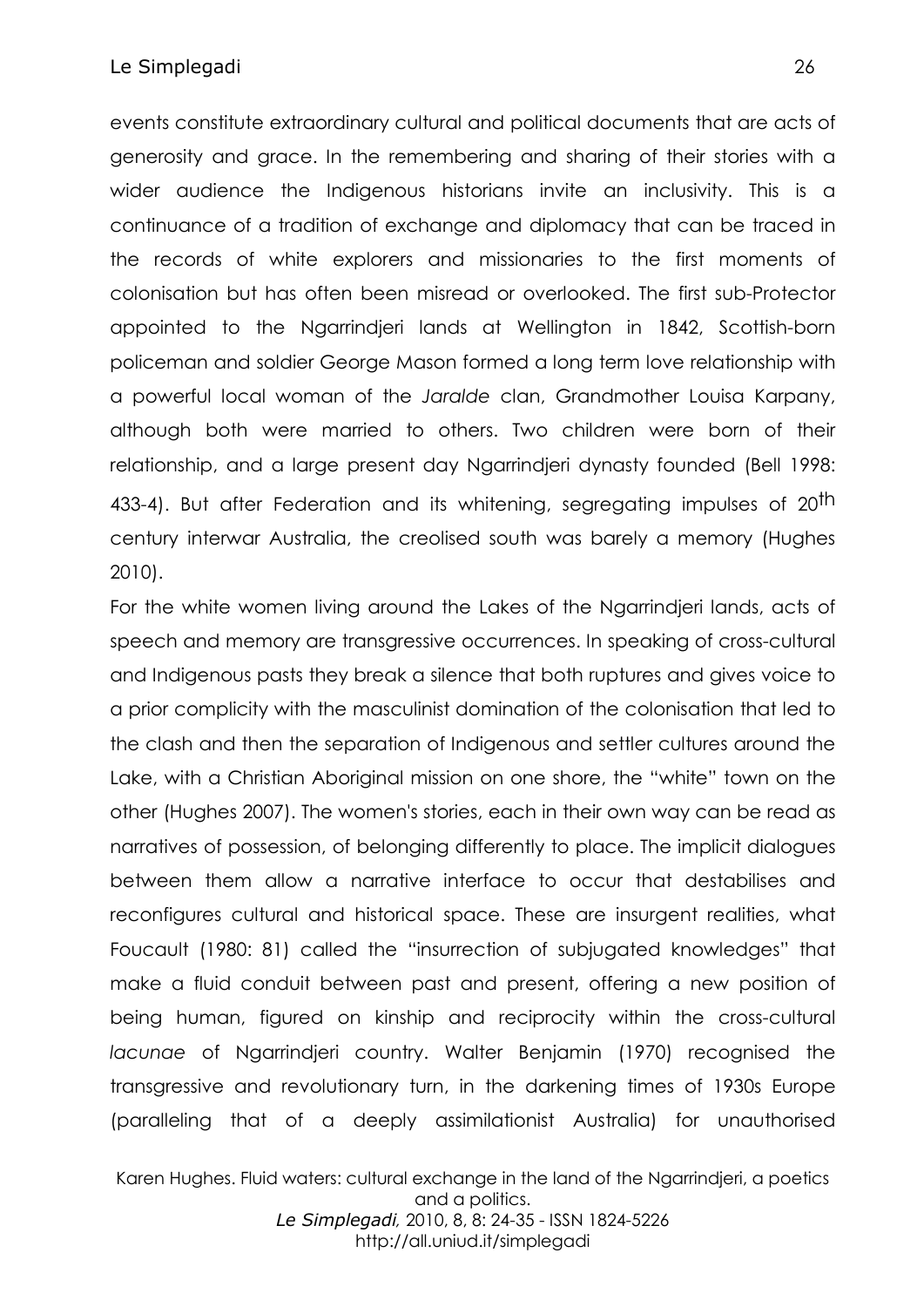autobiography and *ego-histoire* (5) to cosset "moments of danger" that can implode "authorised" narratives. Such are the lights under the bushels of common sense pragmatism. Deborah Bird Rose writes that:

[t]he many recent shifts in Australian society and culture have confirmed that, far from being the consolation of the powerless, remembrance is an active force for social change. (Rose 2001: 79).

Aunty Hilda Wilson's story privileges prior Ngarrindjeri ownership of the lake of her birthplace and the cultural and discursive authority that is invested in her speaking position of senior Ngarrindjeri *hutchu* (6), the oldest traditional owner of *Kayinga* (Lake Alexandrina). This status is situated in her maternal genealogy that traces ownership to the waters and land of *Milangk* (Milang), *Kumarangk*, (Hindmarsh Island), *Kurangk (*the Coorong) and *Raukkan* (the ancient camping ground). It is expressed through her position within the (Sumner-Rankine) family as "the eldest daughter of the eldest daughter of the eldest son of the eldest daughter of the first tribal marriage of Ben Sumner and Kundjawara" (Kartinyeri, 1998), who was born at Milang in the 1820s. It is resonant also in her contemporary status of seniority within the wider Ngarrindjeri community extending to other regions of South Australia, most notably Adelaide and Point Pearce (Yorke Peninsula), and in her active mothering role ("the heartbeat of our family" as her great grandson, the celebrated AFL football player Michael O'Loughlin put it at her recent 90th birthday celebrations), as a reproducer of culture through her children, grandchildren and great grandchildren many of whom continue the traditions of political activism and cultural custodianship of Hilda's forebears. The centring of her narrative acknowledges the moment of recognition, on our first trip to Raukkan together, of the spatial, temporal and metaphoric underpinnings that her life shared with that of Dorothy Johnson my grandmother born in the white town in 1909, through the deeply complex, tangled post invasion history of the Lake - that preceded these women's births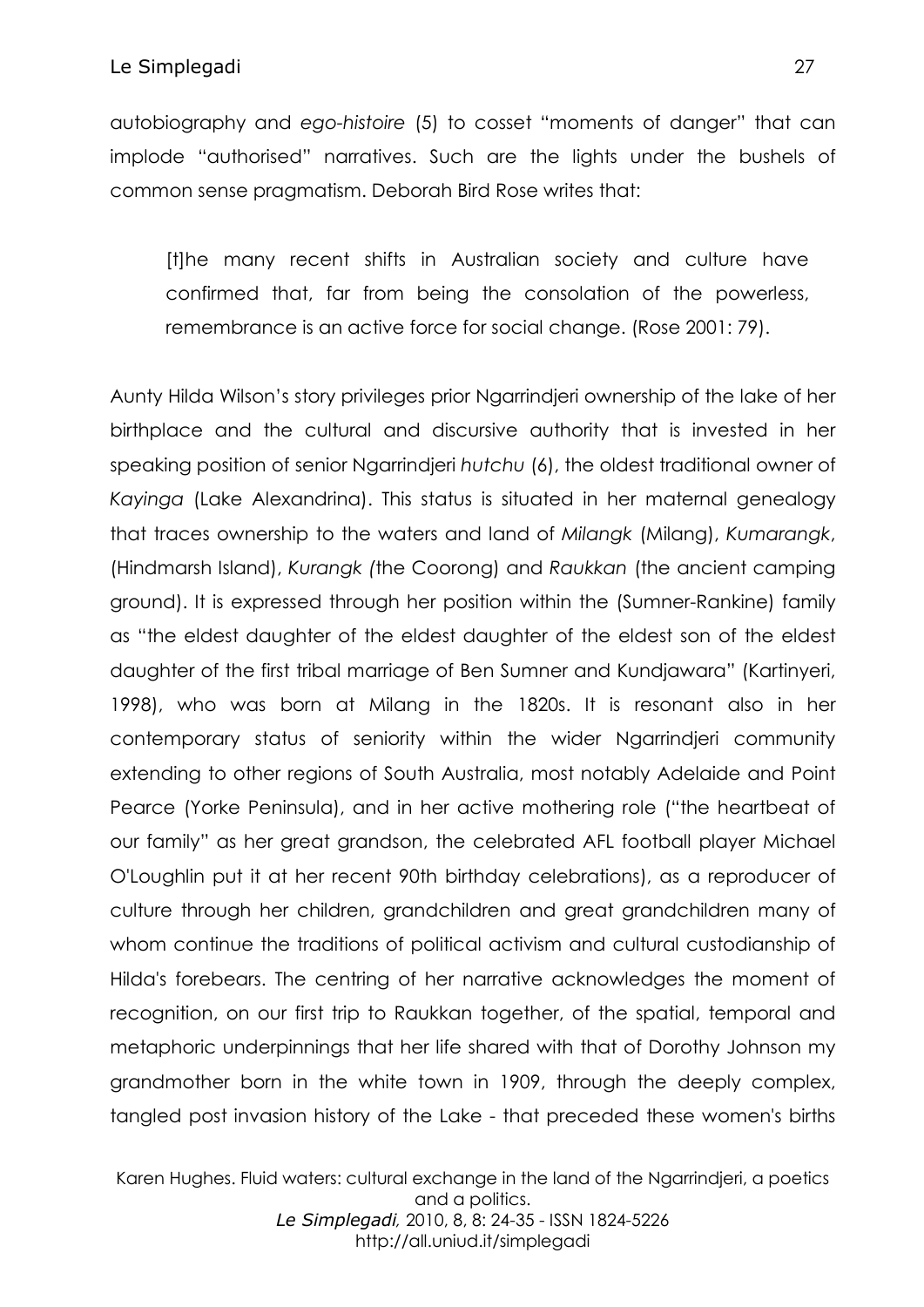## Le Simplegadi 28

by as little as two to three generations. It was a history on which my grandmother, reflective of both her gender and the wider context of her times, was largely silent despite a lived reality that was contrary.

In the wider ongoing project that this article arises from – one that looks at the interconnections of Ngarrindjeri women and settler women in the around the Lakes of the Lower Murray in southern Australia - Hilda Wilson's is the longest and most detailed of the women's narratives, a fact that reflects many things – her openness to sharing narrative; an imperative to create an historical space that reaches and educates a wider audience; the long Indigenous performative tradition into which she is comfortable speaking; the closeness that has developed between us during this project, and the time I have needed to spend learning other ways of being in the world that such a partnership in research, friendship and epistemology can offer (7).

Our collaboration has developed during many actual and imagined journeys over a seven year period. It has involved several important trips "home" to Raukkan, the site of the former Aboriginal mission, where she was born in 1911, and to other places of memory and knowledge in the surrounding Coorong and Lakes region of the now threatened Lower Murray waterways (8). Hilda is exceptionally clear about emphasising Lake Alexandrina and Raukkan as her ancestral and spiritual place of belonging despite having lived much of her adult life several hundred kilometres away. Firstly on Point Pearce, on the Eyre Peninsula, where her father moved in the late 1920s in search of full employment denied at Raukkan; and from the early 1970s onwards, after the 1967 Federal Referendum which allowed the Commonwealth rather than individual states to legislate on behalf of Aboriginal people (9), in the northern suburbs of Adelaide where she has lived since in the company of her youngest son and his family. One of the themes made clear in her narrative is the continuity of knowledge and cultural practice through movements and disruptions, both exilic and chosen, and how knowledges and country travel with the body through a relationship of self-reflexivity (10).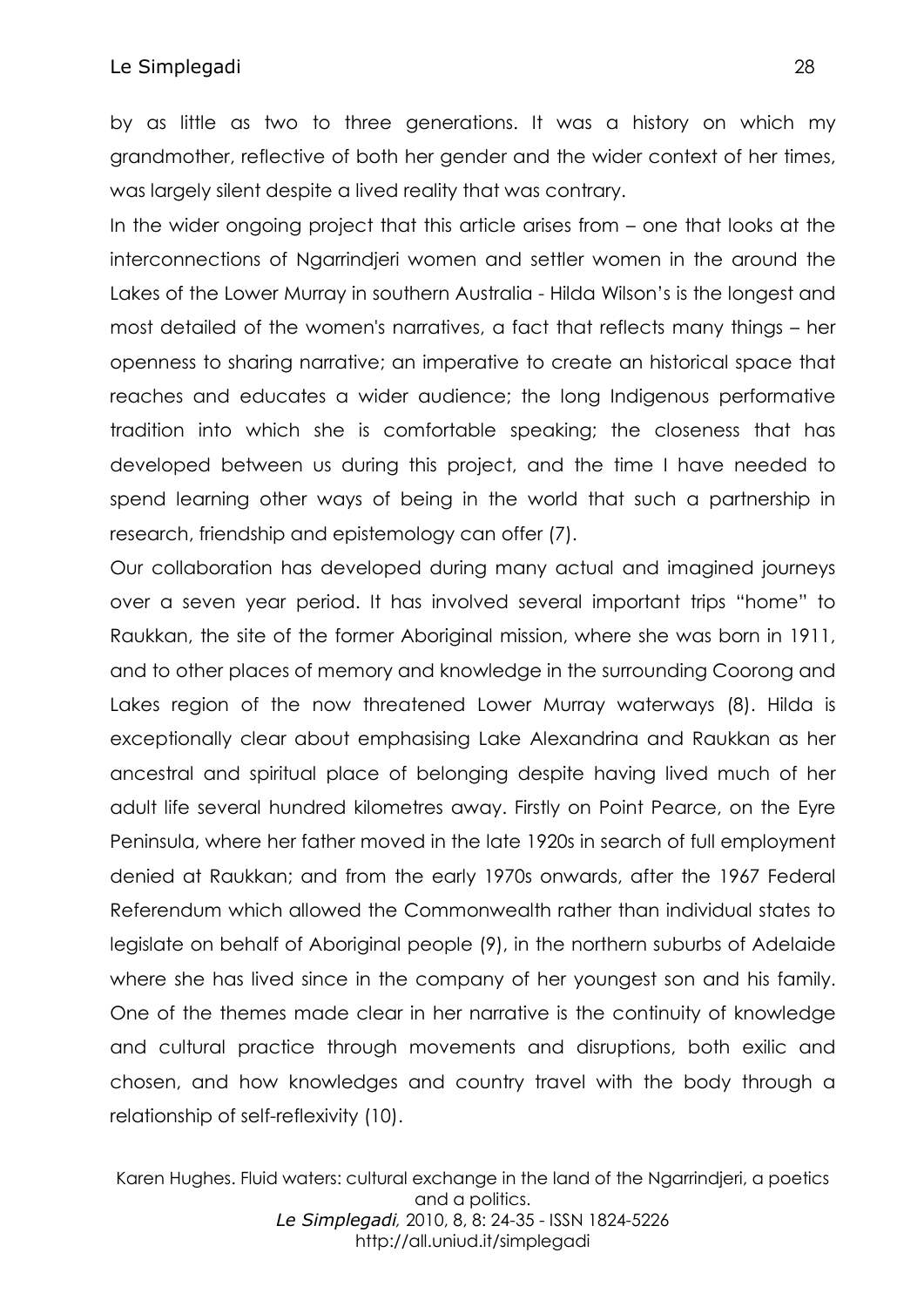#### Le Simplegadi 29

Our very early discussions of history, family and place began in the home of Hilda's younger sister, Ethel Karpany a talented historian and wicked raconteur, gifted with an acerbic memory for narrative description and detail. A large photographic archive housed in albums and boxes that spilled from suitcases under her bed and wardrobe shelves – family snaps and reclaimed museum material - complemented this talent. Sadly, Ethel Karpany has passed on and was not able to take part in this project. This story however acknowledges her and her desire to make the past known in the present and to find the present in the past (11).

Kitchen tables and domestic spaces – places of socialisation – have been significant sites of exchange within and across cultures. Mostly our recording sessions have occurred during conversations around kitchen tables in Hilda's Adelaide home, in mine and in Cabin One at Camp Coorong, the Ngarrindjeri cultural education centre co-founded by her granddaughter Ellen Trevorrow, our second home on these journeys home. Sometimes our conversations have been in the company of Hilda's family and friends. Through their own relationship to a particular narrative event, as actors or custodians, they have contributed episodically and contextually to this performative exchange. Similarly parts of our recording process have occurred, very often spontaneously, always at Hilda's instigation, on visits to her family and friends within the wider Ngarrindjeri community living in metropolitan Adelaide and over a range of community events. These have included sitting together in the elder's box at consecutive Aboriginal football and netball carnivals across the breadth of regional southern Australia in the late 1990s to the mid 2000s, where Hilda remarked that this was not possible a generation ago, that white and black could not sit side by side (12); a journey by riverboat with one hundred elders along the Murray from Tailem Bend into Lake Alexandrina to participate in a two day public *Ngrilkulun* (cultural festival) on the Ngarrindjeri lands at Raukkan where Hilda was spontaneously invited to perform *Pata Winema*, "the old corroboree song" (13), not far from the place near the water where she had learnt it at ceremonies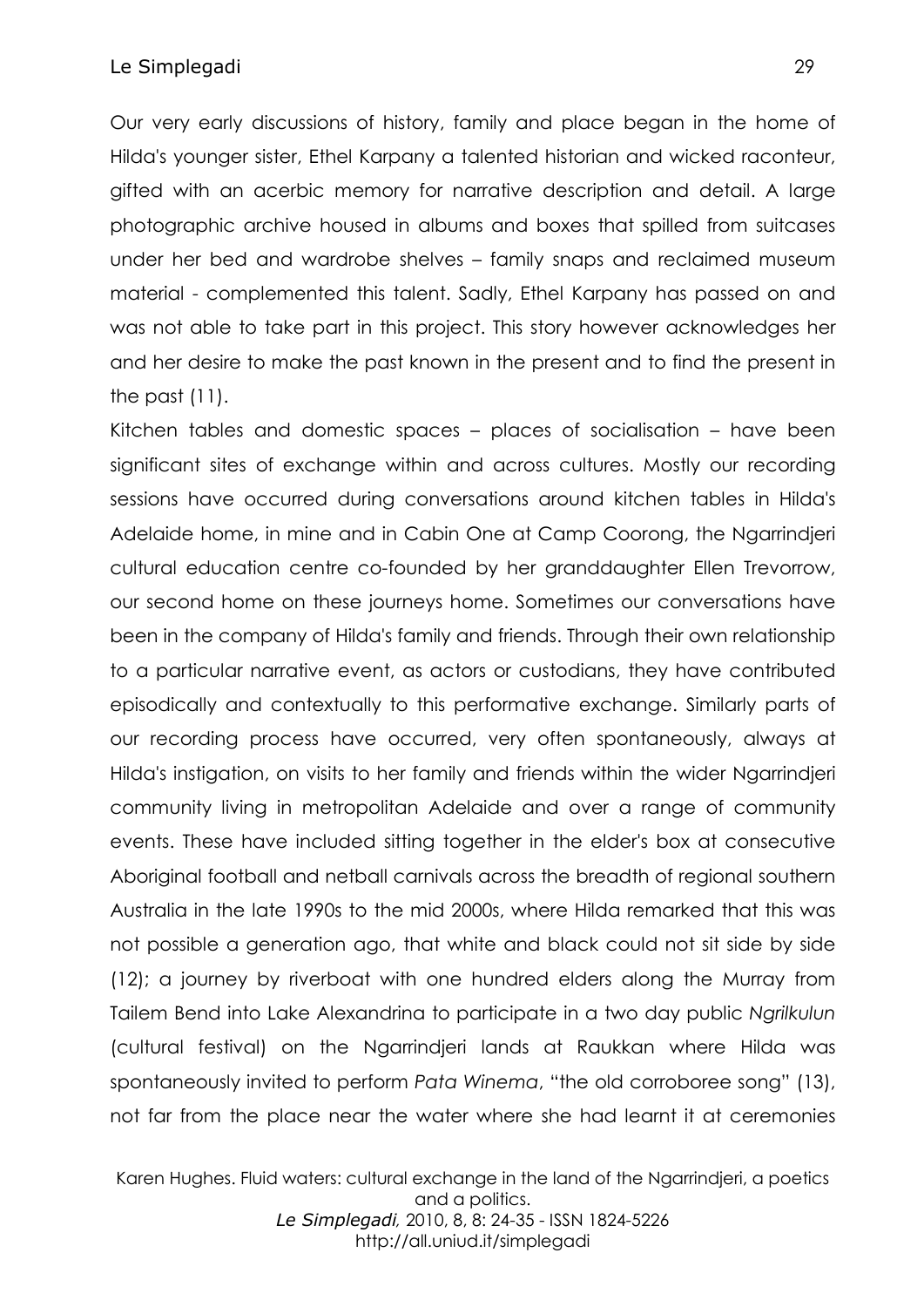from her great grandmother, Ellen Sumner; a reunion of members of the large Sumner family descent group to celebrate the launch of Doreen Kartinyeri's four volumes of Sumner family history (1998), in which Hilda's story is situated.

Hilda has urged that I digitally record these celebrations, often directing me to include particular shots of country or family, to augment for their cultural significance so that at a later date the DVDs can be taken out as an artefact, much like the weavings deployed to evoke memory, events, people, or the boxes of photographs under Ethel Karpany's bed, to induce further story ("spinning a yarn" (14)) at a later time. This way they can make their way through the generations of community in often hidden domestic spaces weaving, suturing and encouraging further extensions of story.

The places we have visited during our work are locations where Hilda has lived, played, been educated in Ngarrindjeri and European traditions, celebrated, loved, worked, resisted domination and raised up her family of eight children, with her husband Robert Wilson and later after her move to Adelaide as a sole parent and economic provider. The synaesthesia of place, story and social relations, walking and conversing in and on those places has been accompanied by the mnemonic effect of recalling and connecting events that had occurred there, others who have lived there and stories that were set there. They map a sense of space around the Lake that extends into the wider regions of South Australia and beyond, that is often gendered and specifically Indigenous.

It must be said that I consider seven years a relatively short span of time, within our other lives, for such acts of disclosure and understanding, especially within a cross-cultural framework which until the still relatively recent recognition of Native Title through the Mabo High Court Judgement (1992) and the Reconciliation movement that followed in often halting steps has not been supported by broader social constructions in Australian society. Now the Rudd Labour Government's 2008 National Apology to the Stolen Generations has perhaps brought us closer to the possibility of an ethical and promised home.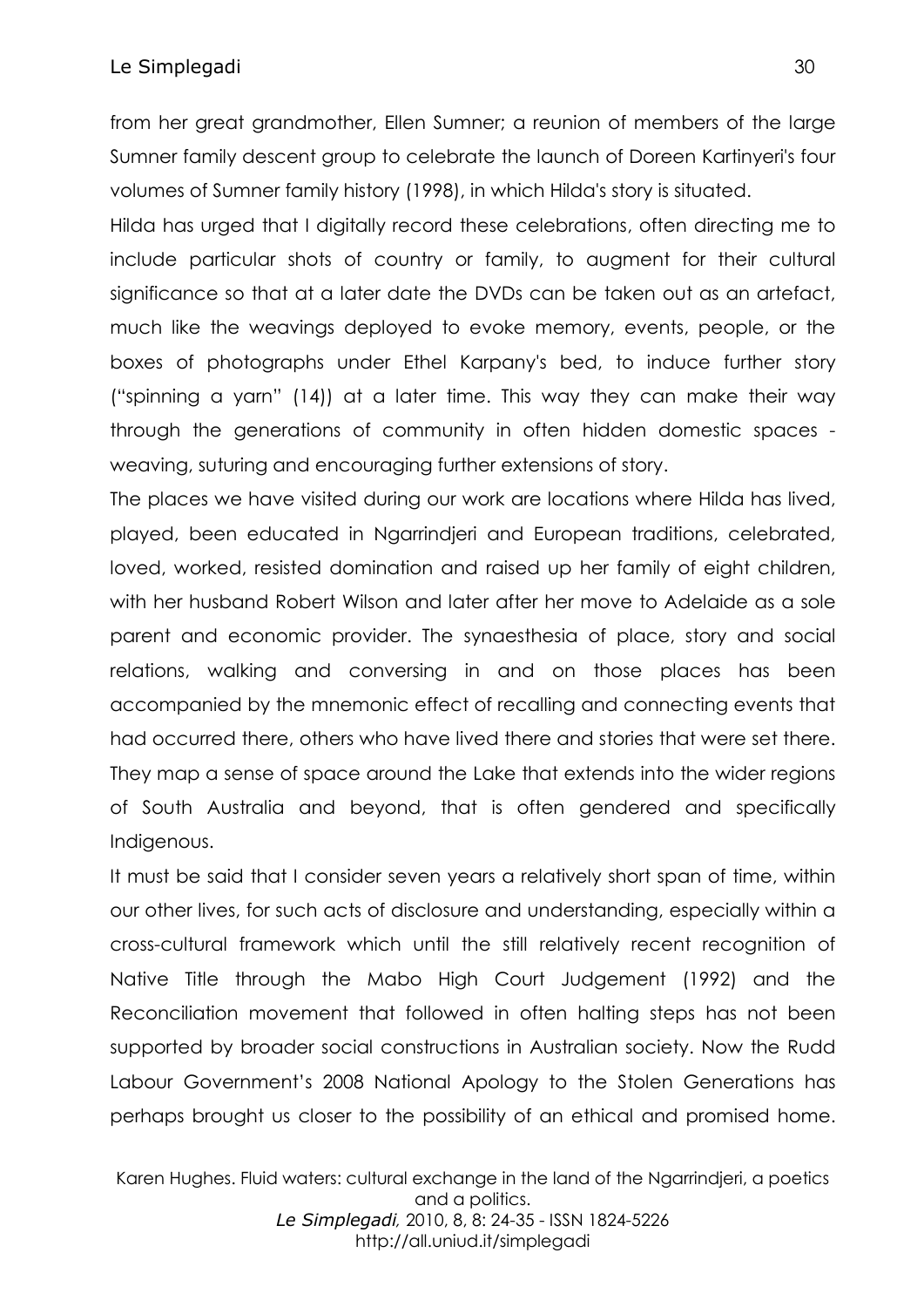## Le Simplegadi 31

The Hindmarsh Island Bridge Royal Commission of 1995 had made it particularly clear for many Aboriginal people, that sharing culture was a risky and dangerous thing to do (15). Processes of exchange and utterance shifted meanings as they moved across cultural boundaries and were often subject not only to misunderstandings but betrayals of trust. The potentiality of cross-cultural conversations while beginning to be valued and legitimated in places within the academy are nonetheless mostly enacted within and constrained by academic research expectations that have been shaped by, and continue to be located in, principally white and masculinist cultural practices that require closure, fixity and a linear demarcation of time. I consider such research engagement a work in progress at the early stage of understanding and producing shared stories one in which we need to think and work cross-culturally. Minoru Hokari talks about this pedagogic infoldment in reference to his project of cross-culturalising history. He describes it thus: 'Instead of focusing our historical practice on Aboriginal pasts we must learn the Aboriginal way of constructing the past, and then interact with their mode of history' (Hokari 2000: 38). And Diane Bell reminds that:

[s]tories and memories of loved ones sustain and structure the Ngarrindjeri social world; explain the mysterious; provide a secure haven in an otherwise hostile world; bring order to and confer significance on relationships amongst the living; hold hope for future generations; and open up communication with those who have passed on…..Everything has a story, but not everyone knows every story. Nor does everyone have the right to hear every story, or, having heard it, to repeat the words. (Bell 1998: 45).

Hilda Wilson's life narrative is a series of episodic interlocking and overlaying stories performed in social contexts that link to others stories either told or not told that chart a sweep of history much bolder and broader than that of a single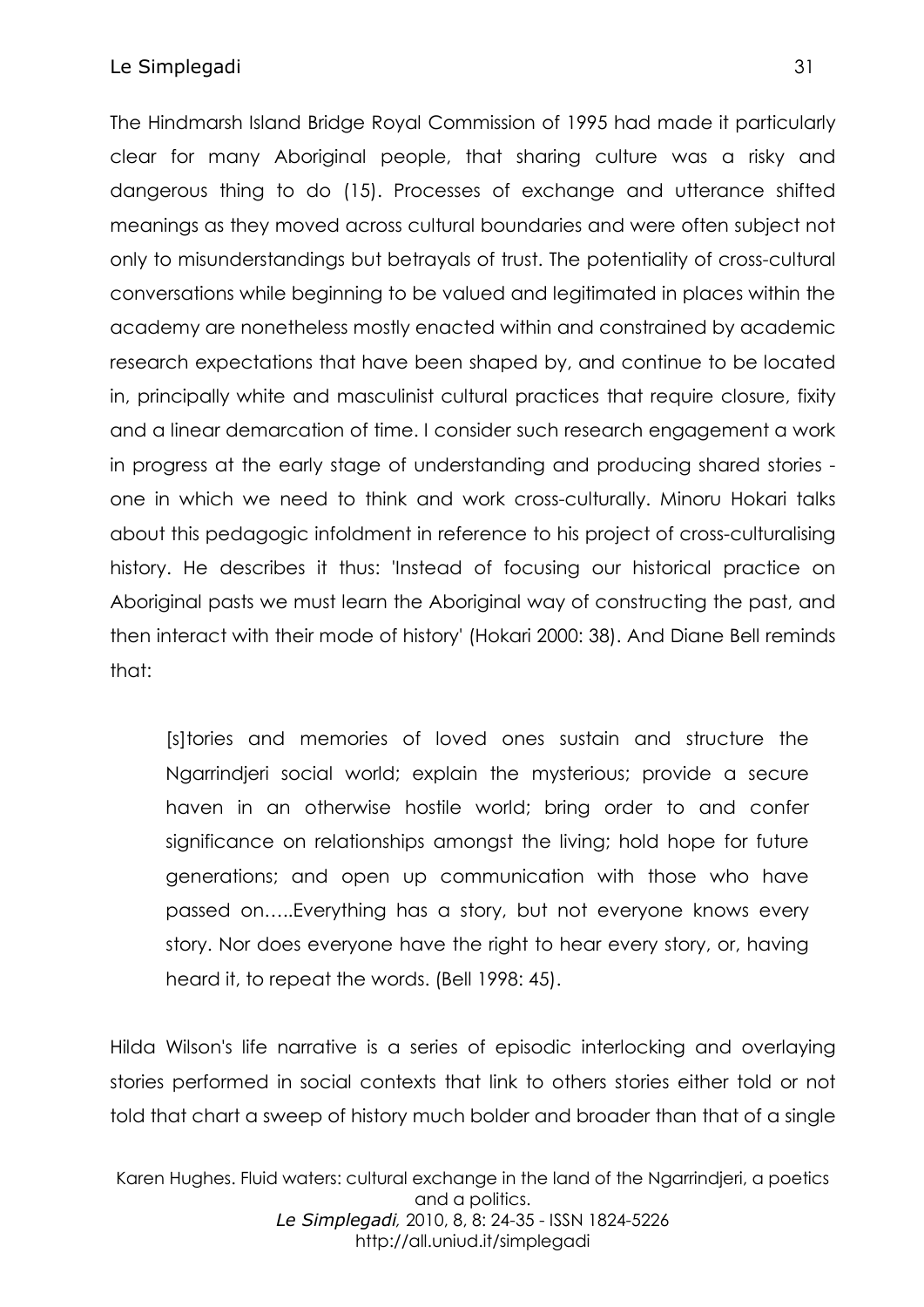life or a community intergenerational history. These stories are spatially and relationally located and hold important complex moral, ethical and historiocultural knowledge. "Verbal learning", cautions Deborah Bird Rose, "although it may seem straightforward, is often opaque to the newcomer" (Rose 1992: 29). Aileen Moreton Robinson argues also that such stories are inter-dimensional:

Oral histories and collective memories make visible and affirm the continuity and persistence of Indigenous subjugated knowledges in spheres of interdependent cultural domains which are peopled by both spiritual and human beings. (Moreton-Robinson 1998: 97).

Aunty Hilda Wilson's stories are highly political in that they are produced within a system of foreign domination. Their narrative strategies are part of an Indigenous epistemological practice that is characterised by an openness and flexibility that is able to widen to include non Indigenous practice, global concerns and partnership strategies within its value system. In Australia such embodied stories at the intersections of lived experience and place at the boundaries of culture (16) have the power to redress the "cult of forgetfulness and disremebering" (Stanner: 1968). They are a re-turn as well as a re-membering, and when heard together they connote a state of wholeness. Such relationships and knowledges have the potential to change bodies and nations.

# **NOTES:**

- 1. See Hokari 2000.
- 2. The Naarrindieri Indigenous Australian peoples are a federation of 18 clan groups (*Laekinyeri)* whose traditional lands and waters are the in the Lower Murray region of South Australia.
- 3. "Aunty", "Uncle", "Grandmother" etc are used as respect terms for Ngarrindjeri elders, a common practice across many parts of southern Australia.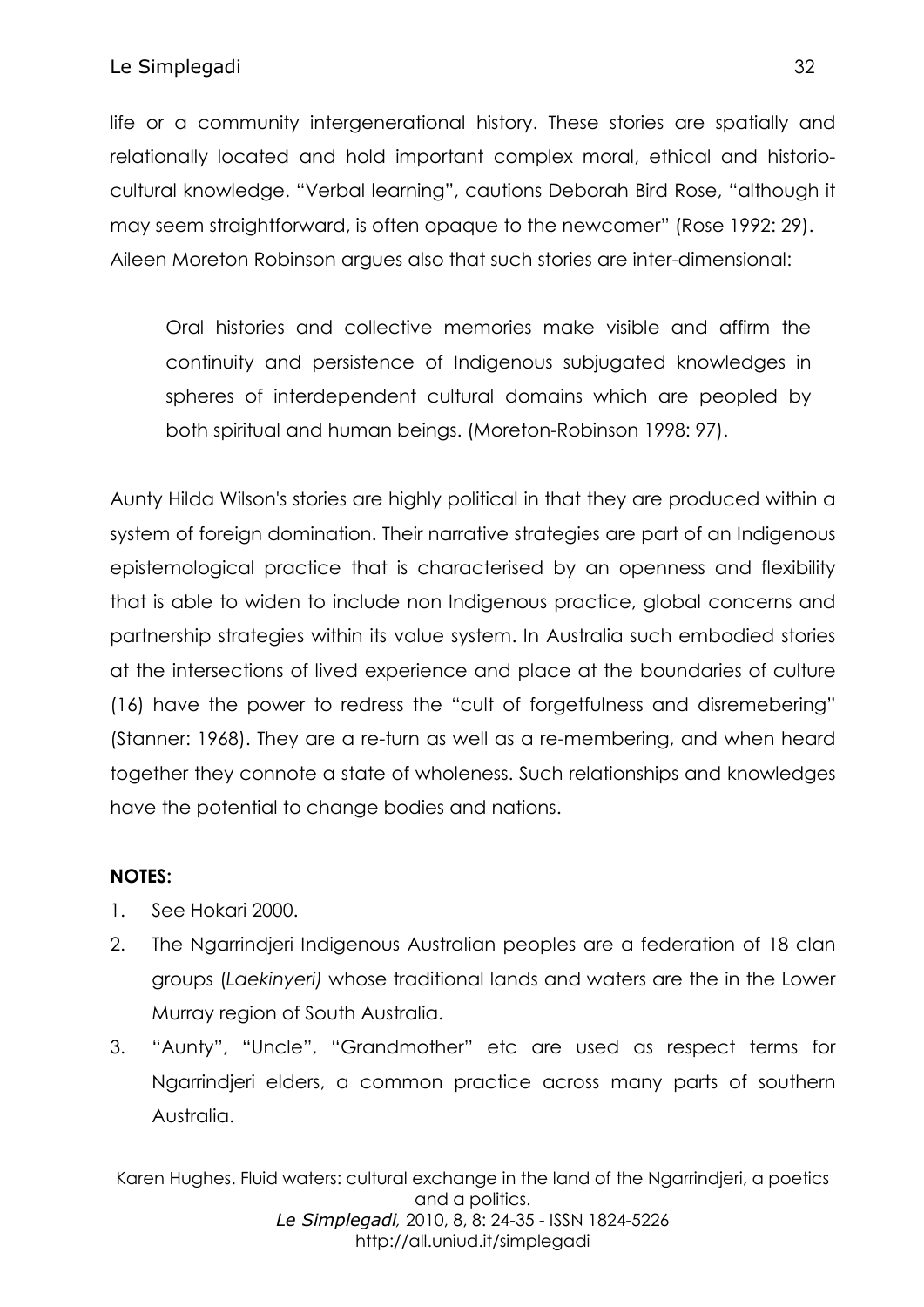- 4. Ned Kelly (1854-1880) was a famous Australian bushranger and outlaw, now deeply connected with notions of rebellion and the underdog in the national psyche. See Carey 2001; Brown 1980.
- 5. See Nora 1987.
- 6. Hilda Wilson offers this word to represent "grandmother" in the social sense. She used it specifically when referring to Glanville Harris, her maternal grandmother's sister in law who was also the midwife who attended Hilda's birth, giving them an especially close bond.
- 7. See Eisler, M. 1987.
- 8. Recent prolonged drought, climate change, and the over-allocation of Murray River waters upstream to irrigators is causing the increased salinity and dramatically receding water levels in Ngarrindjeri country, threatening many aspects of the environment, Ngarrindjeri culture and cultural practices. See *Ngukkan.Kunnun.Yunnan* a 22 minute DVD made with 20 Ngarrindjeri community members, led by Edith Carter, during a Hero Project Workshop.
- 9. See Attwood and Markus 2007.
- 10. See Bell 1998:262-266 and Hughes 2007: 48-9 for an explanation of the entwined relationship between land and body.
- 11. See Dening 2001.
- 12. Consorting laws were introduced in 1934 under the *Aborigines Act SA* in an attempt to prevent social interactions between Indigenous and non-Indigenous Australians.
- 13. See Bell 1998 for more on this.
- 14. Nagrindieri use this term frequently, indicative of the strong relationship between weaving and story.
- 15. See Langton 1996.
- 16. I use the concept of boundaries here in relation to Heidegger's (1971) perception that a "boundary is not that at which something stops but, as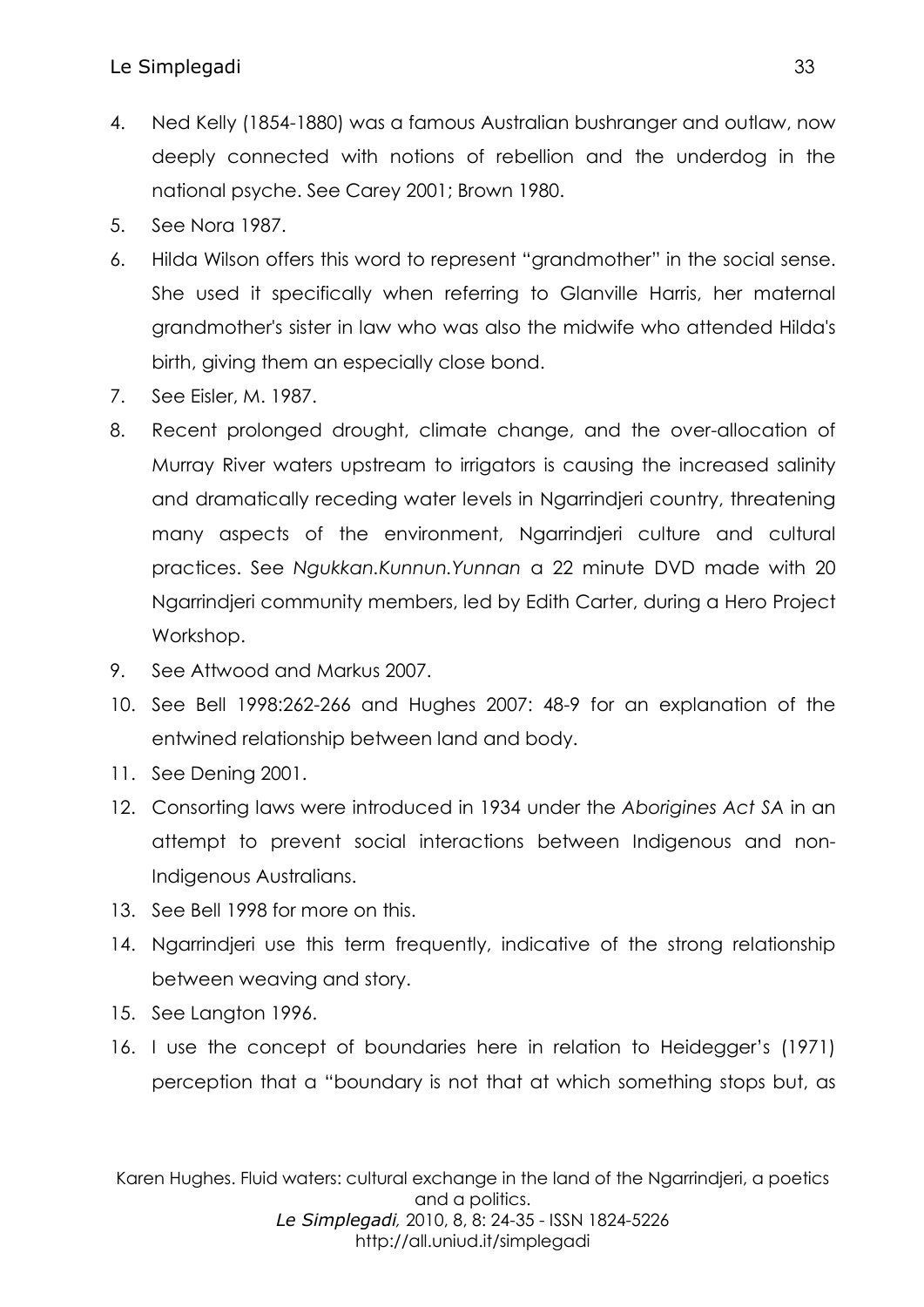the Greeks recognised, the boundary is that from which something begins its presencing".

## **BIBLIOGRAPHY:**

Attwood, Bain and Markus, Andrew. 2007. *The 1967 Referendum: race, power and the Australian Constitution*. Canberra: Aboriginal Studies Press.

Benjamin, Walter. 1970. *Illuminations*. London: Jonathan Cape.

Bell, Diane.1998. *Ngarrindjeri Wurruwarrin*. Melbourne: Spinifex.

Bell, Diane (ed). 2008. *Kungungun Ngarrindjeri Miminar Yunnun* (listen to Ngarrindjeri Women Speak). Melbourne: Spinifex.

Brown, Max. 1980. *Ned Kelly. Australian Son*. Sydney: Angus & Robertson.

Carey, Peter.2001. *The True History of the Kelly Gang.* London*:* Faber & Faber.

Dening, Greg. 2001. "Creative Imagination, Performance, Scholarship". VSP paper, Centre for Cross Cultural Research, ANU, Canberra, October 12, 2001.

Eisler, Riane. 1987, *The Chalice and The Blade: Our History, Our Future*. San Francisco: Harper Collins.

Foucault, Michel. 1980, *Power-knowledge: selected interviews and other writings, 1972-1977*. Hassocks: Harvester Press.

Heidegger, Martin. 1971. Building Dwelling Thinking. In *Poetry, Language, Thought*, translated by Albert Hofstadter. New York: Harper Colophon Books.

Hokari, Minoru. 2000, *Cross-Culturalising History, learning the Gurindji way of history.* PhD thesis. Camberra: Australian National University.

Hughes, Karen. 2007. *My Grandmother on the Other Side of the Lake*. PhD thesis. Adelaide: Flinders University.

Hughes, Karen. 2010. "Federation's Children: recreated from women's lives", paper presented to International Federation for Research in Women's History Conference, Amsterdam, 25-28 August 2010.

Kartinyeri, Doreen. 1998 *The Sumner Family Histories*, Vol 1-4. Adelaide: South Australian Museum Aboriginal Family History Unit.